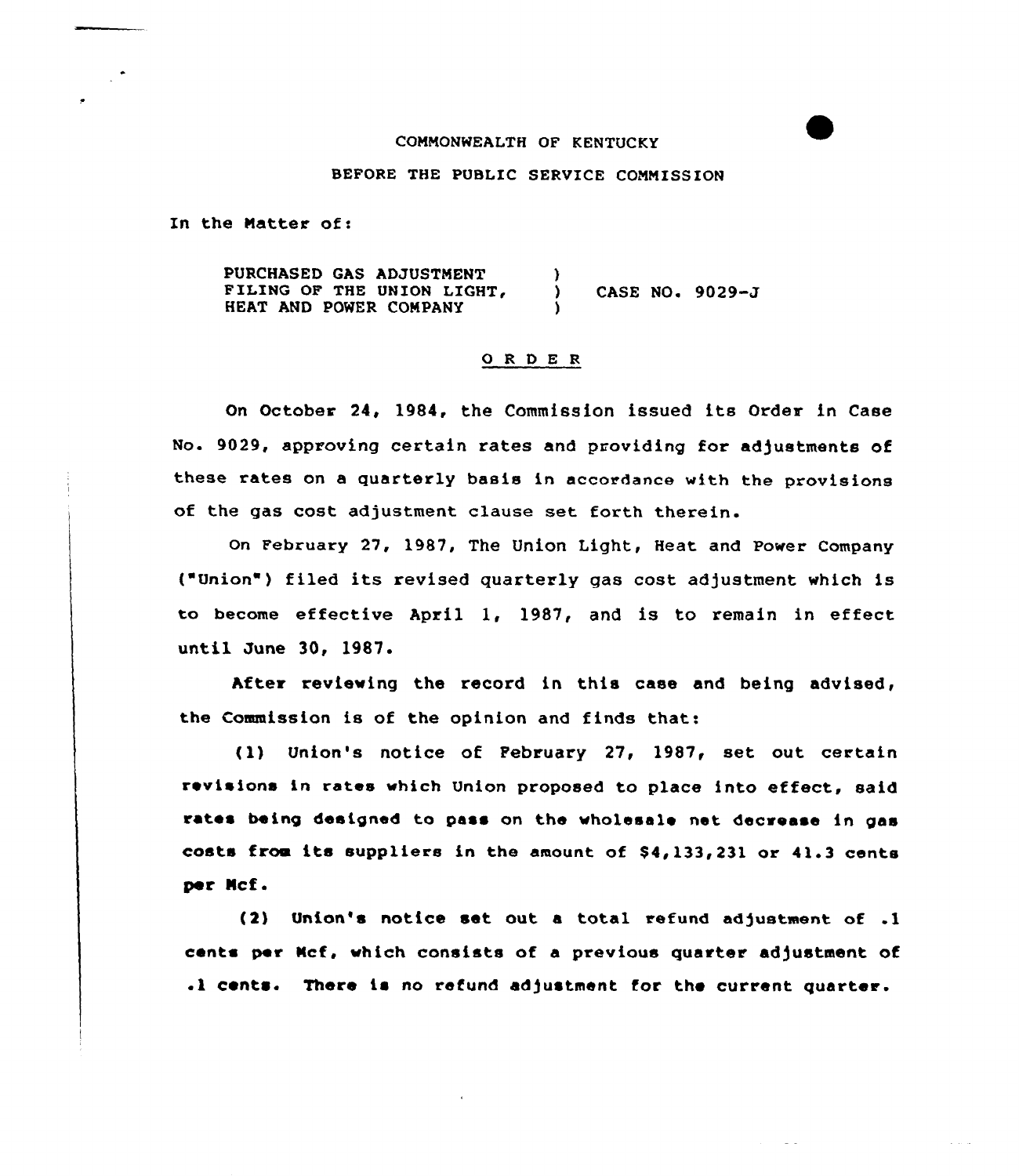{3) Union's notice set out <sup>a</sup> total actual adjustment of 7.8 cents per Mcf to compensate for previous under-recovery of gas cost by the company through the operation of its gas cost recovery procedure.

(4) Union's notice set out <sup>a</sup> total balance adjustment of .9 cents per Ncf to reconcile previous actual, refund and balance adjustments.

{5) Union's gas cost recovery rate for exempt customers in the amount of \$3.357 per Mcf is a decrease of 13.4 cents per Mcf from the previously authorized rate. This decrease represents the combined effect of the supplier, actual and balancing adjustments.

(6) Union's adjustment in rates set out in the Appendix to this Order is fair, just and reasonable and in the public interest and should be effective with bills rendered on and after April  $l_t$ 1987, or as soon as practicable thereafter.

IT IS THEREFORE ORDERED that:

(1) The rates in the Appendix to this Order be and they hereby are authorized effective with bills rendered on and after April 1, 1987, or as soon as practicable thereafter.

{2) The gas cost recovery rate for exempt customers shall be \$3.357 per Mcf.

(3) Within 30 days of the date of this Order Union shall file with this Commission its revised tariffs setting out the rates and charges authorized herein.

 $-2-$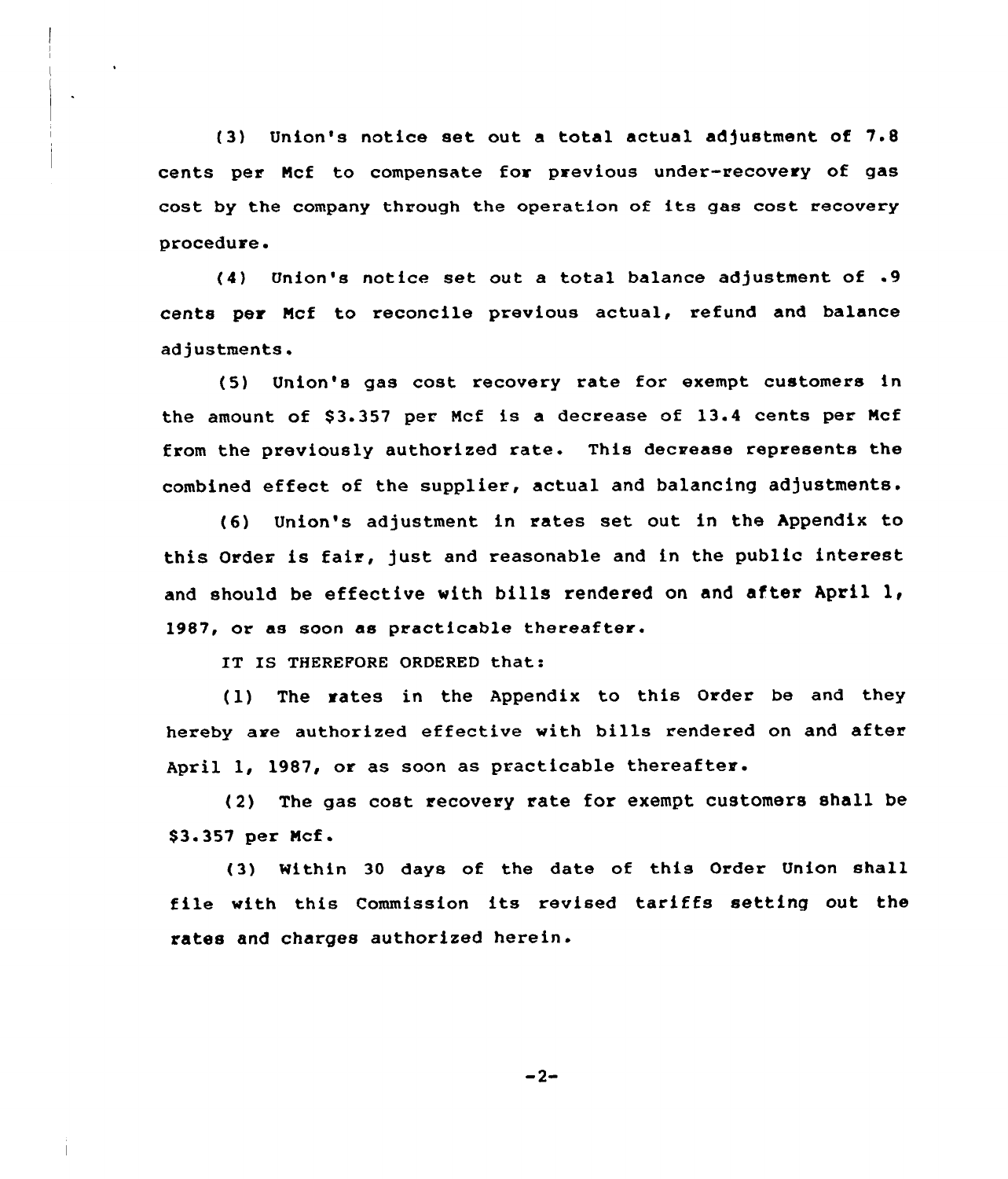Done at Frankfort, Kentucky, this 19th day of March, 1987.

PUBLIC SERVICE COMMISSION

Curling D. Hemanyt. Chairman  $Mce$ 

Denvis Melland

ATTEST:

**Executive Director**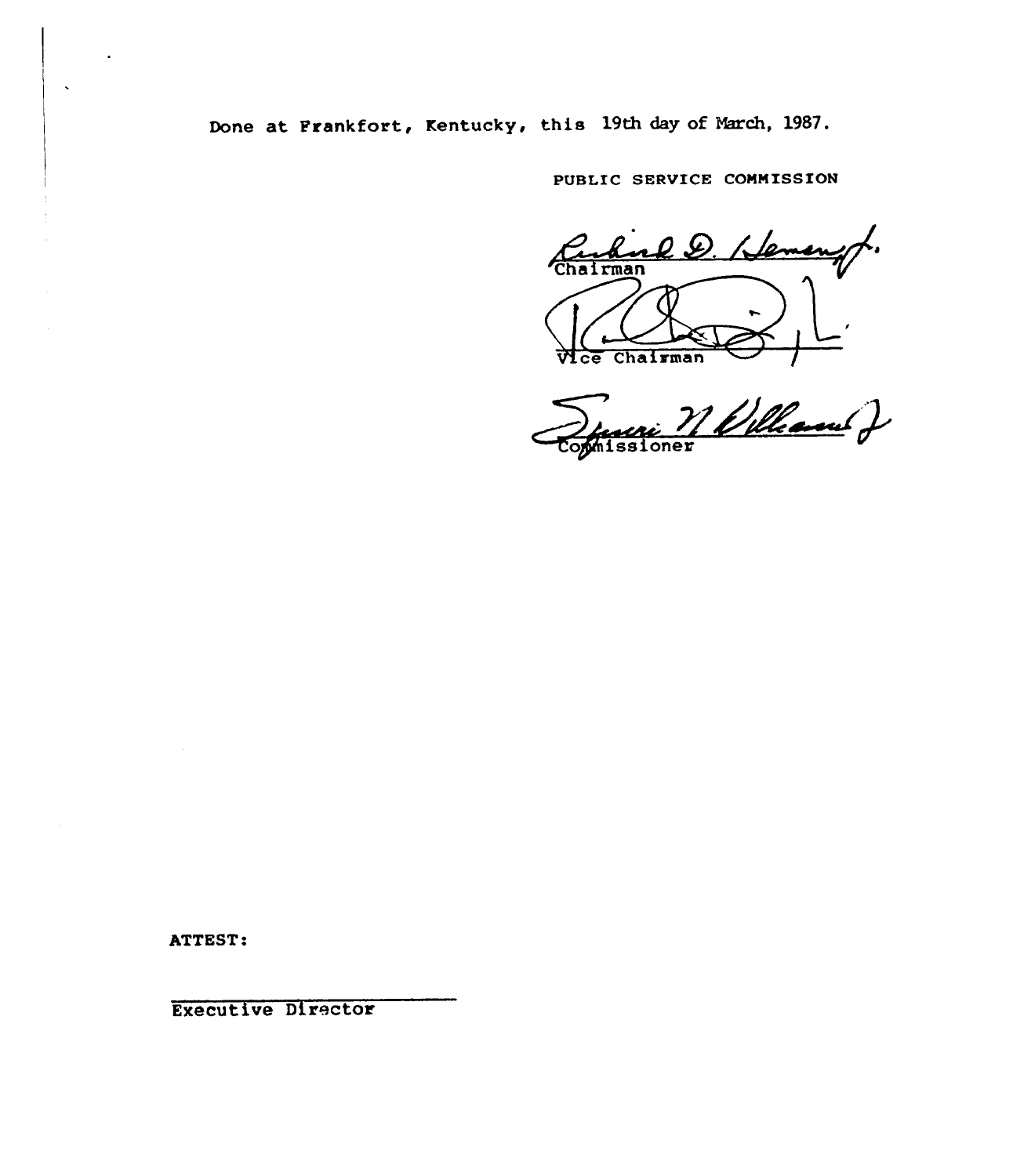APPENDIX TO AN ORDER OF THE PUBLIC SERVICE CONNISSION IN CASE NO. 9029-J DATED March 19, 1987.

The following rates and charges are prescribed for the customers served by Union Light, Heat and Power Company. All other rates and charges not specifically mentioned herein shall remain the same as those in effect under authority of this Commission prior to the date of this Order.

> RATE GS GENERAL SERVICE

| Customer Charge per month: |              |
|----------------------------|--------------|
| Residential Service        | <b>S4.50</b> |
| Non-Residential Service    | <b>S6.00</b> |

|      | Gas        |       |
|------|------------|-------|
| Base | Cost       | Total |
| Rate | Adjustment | Rate  |

All Gas Used  $14.49$  $\not\in$  plus  $33.57\not\in$  equals  $48.06\not\in$  per 100 cu. ft.

Minimum Bill: The minimum monthly charge shall be the customer charge as stated above.

The 'Gas Cost Adjustment" as shown above, is an adjustment per 100 cubic feet determined in accordance with the "Gas Cost Adjustment Clause" set forth on Sheet No. <sup>19</sup> of this tariff.

# RATE F

### Special Contract — Firm Use

|      | Gas        |       |
|------|------------|-------|
| Base | Cost       | Total |
| Rate | Adjustment | Rate  |

All Gas Used 7.97¢ plus 33.57¢ equals 41.54¢ per 100 cu. ft.